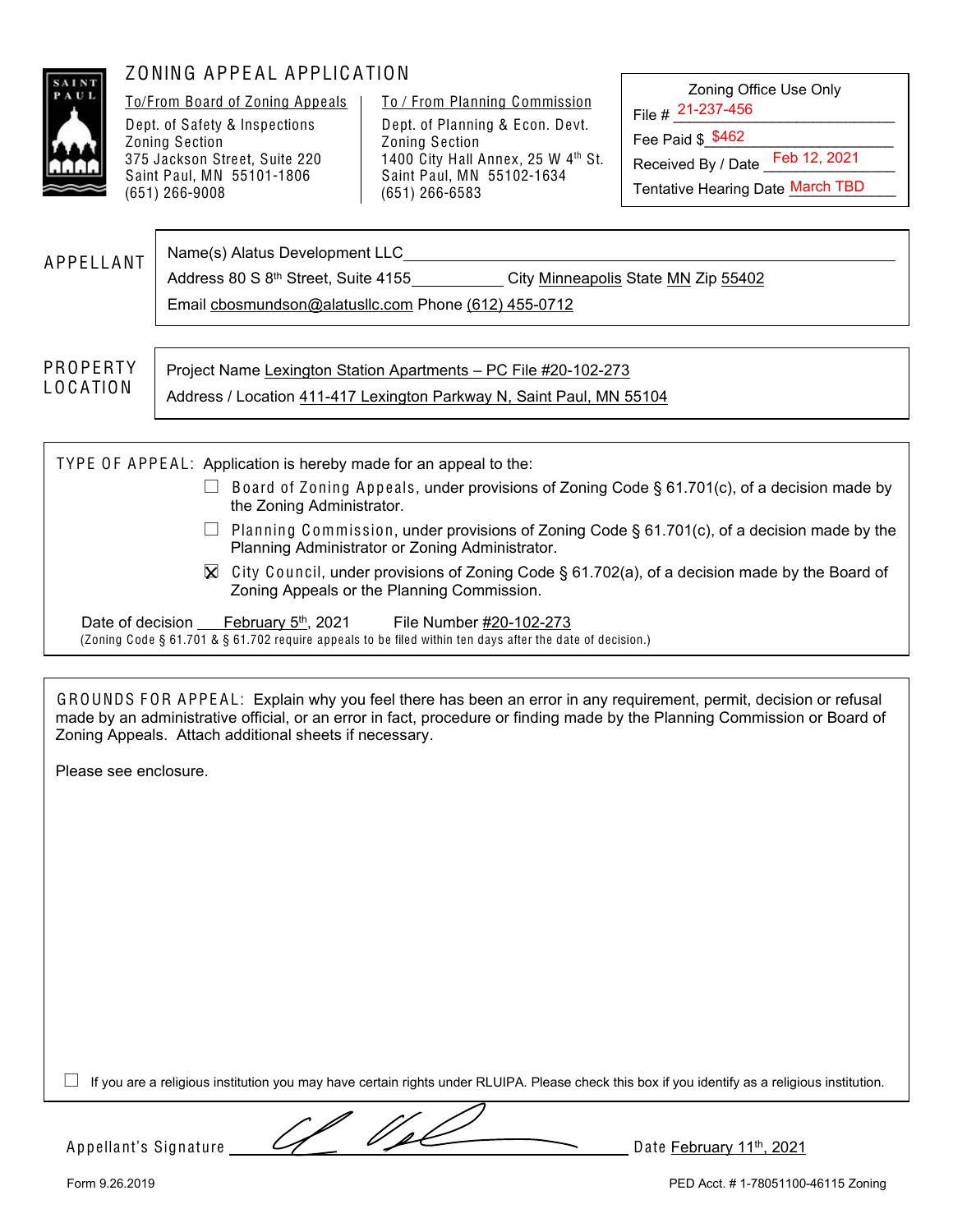WINTHROP & WEINSTINE

February 11, 2021 Tammera R. Diehm

Direct Dial: (612) 604-6658 Direct Fax: (612) 604-6958 tdiehm@winthrop.com

City of Saint Paul VIA E-MAIL Attn: City Clerk 1400 City Hall Annex 25 West 4<sup>th</sup> Street Saint Paul, MN 55102

## Re: Notice and Statement of Grounds for Appeal of Planning Commission Denial of Site Plan for 411-417 Lexington Parkway North submitted by Alatus Development LLC (City File #20-102-273)

Dear City Clerk and Councilmembers:

On behalf of Alatus Development LLC ("Alatus"), we submit this appeal in response to the February 5, 2021 decision of the Saint Paul Planning Commission ("Planning Commission") to deny approval of the site plan (the "Site Plan") for a proposed 6-story, mixed use project at 411-417 Lexington Parkway North (the "Project"). This appeal is filed pursuant to Saint Paul Code (the "Code") Section 61.702, which provides that "[t]he city council shall have the power to hear and decide appeals where it is alleged by the appellant that there is an error in any fact, procedure or finding made by the board of zoning appeals or the planning commission."

As demonstrated in the Site Plan Review Application (the "Application") and Zoning Committee Staff Report dated January 7, 2021 (the "Staff Report"), the Site Plan satisfies the standards for approval that are set forth in Code Section 61.402(c). Importantly, this Project will result in the redevelopment of long-vacant and underutilized land without the need for a single variance or conditional use permit. The proposed Project supports the City's core values and long-term goals related to housing and affordability without financial assistance from the City or any other governmental entity. However, notwithstanding these facts, the Planning Commission denied the approval of the Site Plan, relying on arbitrary and unsupported findings. For the reasons stated below, Alatus respectfully requests that the City Council reverse the decision of the Planning Commission and approve the Site Plan for the Project.

## I. The Code sets forth the standards that must be considered during the site plan review process.

Section  $61.402(c)$  of the Code sets forth the standards that are to be considered by the Planning Commission in evaluating a request for site plan approval. Specifically, the Code states that "[i]n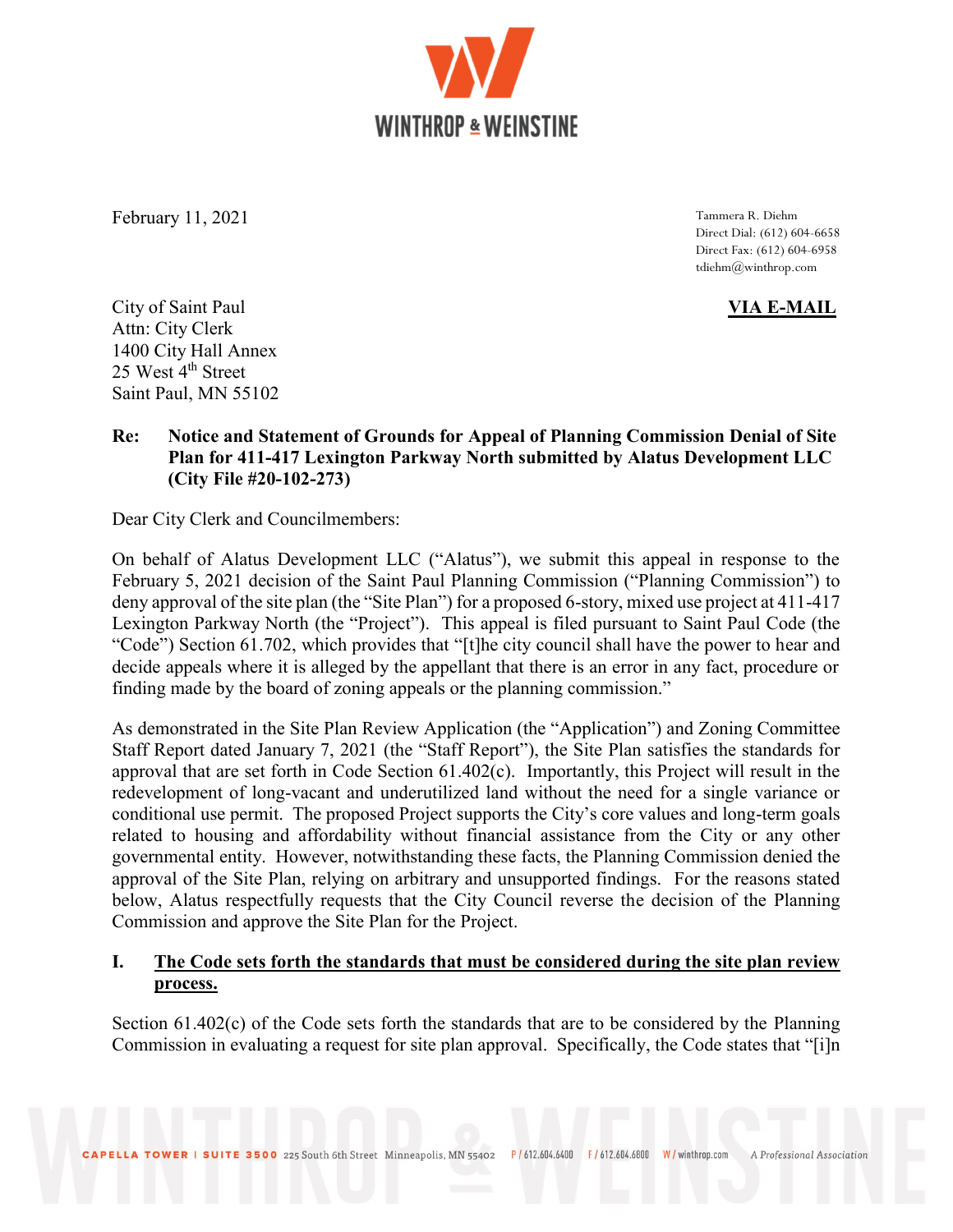order to approve the site plan, the planning commission shall consider and find that the site plan is consistent with:

- 1. The city's adopted comprehensive plan and development or project plans for sub-areas of the city.
- 2. Applicable ordinances of the city.
- 3. Preservation of unique geologic, geographic or historically significant characteristics of the city and environmentally sensitive areas.
- 4. Protection of adjacent and neighboring properties through reasonable provision for such matters as surface water drainage, sound and sight buffers, preservation of views, light and air, and those aspects of design which may have substantial effects on neighboring land uses.
- 5. The arrangement of buildings, uses and facilities of the proposed development in order to ensure abutting property and/or its occupants will not be unreasonably affected.
- 6. Creation of energy-conserving design through landscaping and location, orientation and elevation of structures.
- 7. Safety and convenience of both vehicular and pedestrian traffic both within the site and in relation to access streets, including traffic circulation features, the locations and design of entrances and exits and parking areas within the site.
- 8. The satisfactory availability and capacity of storm and sanitary sewers, including solutions to any drainage problems in the area of the development.
- 9. Sufficient landscaping, fences, walls and parking necessary to meet the above objectives.
- 10. Site accessibility in accordance with the provisions of the Americans with Disabilities Act (ADA), including parking spaces, passenger loading zones and accessible routes.
- 11. Provision for erosion and sediment control as specified in the Minnesota Pollution Control Agency's 'Manual for Protecting Water Quality in Urban Areas.'"

The Staff Report concluded that the Site Plan meets all eleven (11) of the criteria outlined above. As a result, Staff recommended that the Site Plan be approved. The Zoning Committee agreed and voted to approve the Site Plan with a 5-2 vote. The Planning Commission, by adopting Planning Commission Resolution 21-05 (the "Resolution"), agreed that the Site Plan satisfied standards 3 through 7 above. However, in a split vote of 8-7, a majority of the Planning Commission justified denial of the Site Plan based on findings and conclusions that are simply not supported by the facts or by the record.

## II. Contrary to Finding #1, the Site Plan is consistent with the City's core values of equity, affordability and sustainability.

In its written findings, the Planning Commission concluded that denial of the Site Plan is justified because the Site Plan is not consistent with certain "core values" of the City. Specifically, the Resolution states:

 $\triangleright$  Planning Commission Finding #1: While the site plan is generally consistent with the applicable policies of the 2040 Saint Paul Comprehensive Plan (2020), the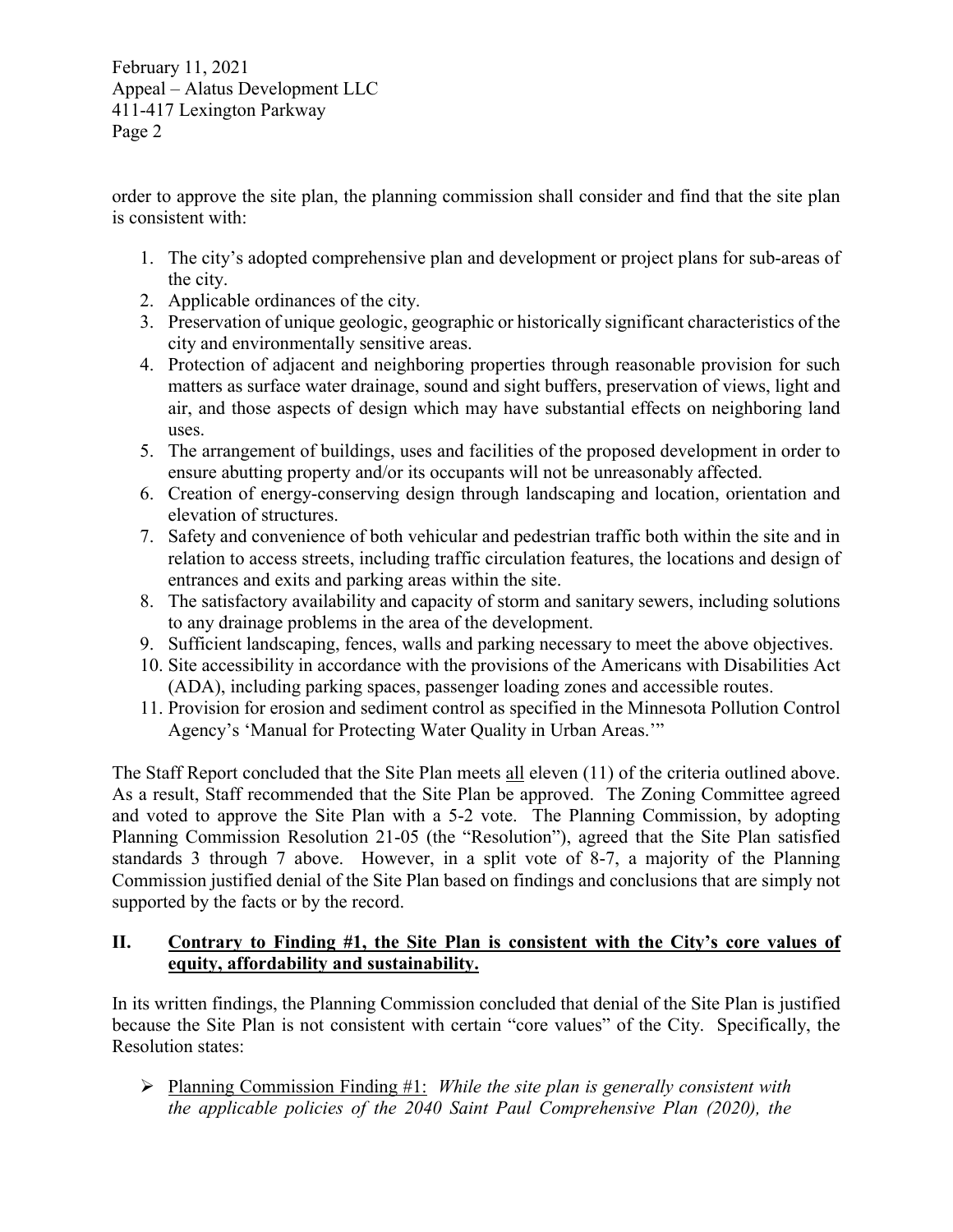> Lexington Station Area Plan (2008), and Union Park Community Plan (2016), on balance the site plan is inconsistent with the 2040 Saint Paul Comprehensive Plan (2020) core values of equity, affordability, and sustainability.

 $\triangleright$  RESPONSE: This finding acknowledges that the Site Plan is consistent with all applicable policies and reaches an unsupported conclusion of inconsistency with the City's core values. The totality of the record clearly demonstrates that the Site Plan, and the resulting Project, support the City's core values of equity, affordability and sustainability by creating a dense, affordable and sustainable housing development near transit.

Importantly, the Code section governing site plan review notes that the site plan must be consistent with the "city's adopted comprehensive plan and development or project plans for sub-areas of the city." (Code  $61.402(c)(1)$ ). Finding #1, quoted above, acknowledges that the Site Plan is, in fact, consistent with the 2040 Saint Paul Comprehensive Plan (2020) (the "Comprehensive Plan") as well as with the Lexington Station Area Plan (2008) (the "Lexington Station Area Plan") and the Union Park Community Plan (2016).

While these three (3) documents are the guiding land use policies by which the Site Plan should be evaluated, the Planning Commission concluded, without evidentiary support, that the Site Plan is somehow inconsistent with certain core values contained in the Comprehensive Plan. This finding is erroneous.

The Comprehensive Plan references several core values. With respect to equity, the City's core values state:

Equity and opportunity. We are a city where opportunities in education, employment, housing, health and safety are equitably distributed and not pre- determined by race, gender identity, sexual orientation or age; we are a city that creates opportunities for all residents to achieve their highest potential.

The Site Plan and the Project support this core value. First, affordable housing is major component of the Site Plan. As a result of this Project, 288 new residential units will be created in the City. By voluntarily participating in the 4(d) Affordable Housing Incentive Program, 144 new residential units will be affordable at 60% AMI rental rates for 10 years. In addition, the co-living suites (which are private on-suite living quarters with shared kitchen facilities and convertible bedroom and living spaces) will be leased for less than \$1,000 per month. By providing these new residential units at affordable rates, the Project is creating housing opportunities and supporting equity, all in accordance with the City's core value of equity and opportunity.

With respect to sustainability, the Comprehensive Plan recognizes the following core value:

**Resiliency and sustainability.** We are a city that understands the importance of environmental stewardship of our abundant natural resources.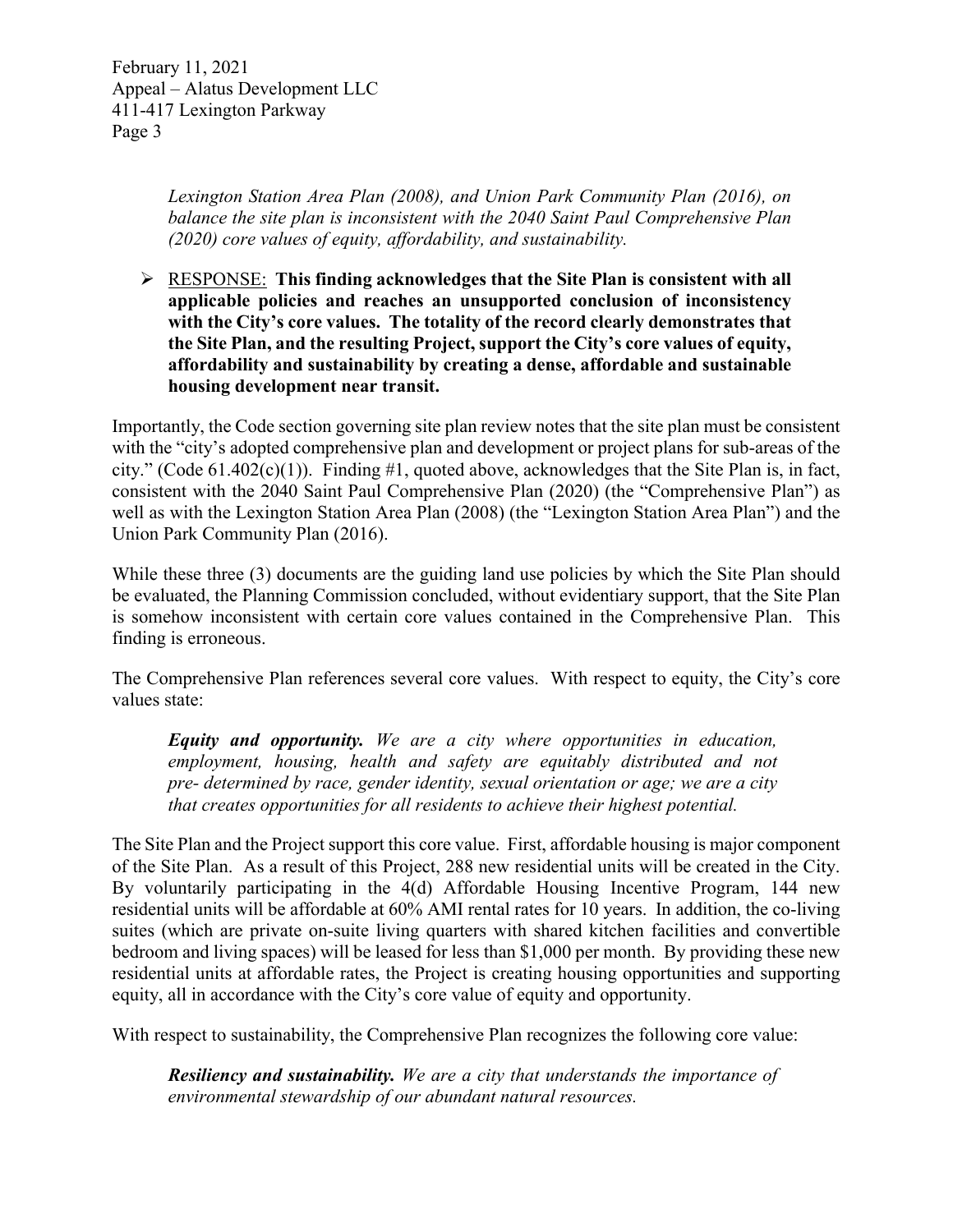The record contains considerable evidence of ways in which the Site Plan and the Project support the City's aspirational values related to sustainability. The Project includes a rooftop solar array to significantly reduce carbon emissions at the property and lower utility bills for all residents. In addition, the Resolution itself acknowledges that the Site Plan promotes sustainability, noting the energy conserving design in Finding #6 and expressly stating that:

Higher density development is inherently more energy conserving because it has fewer exterior walls…minimizing heat loss…allowing the building to gain solar heat...[t]he proposed development is...conducive to walking, biking, and using public transit rather than driving.

Given this, not only is the statement about inconsistency with the City's core values not supported by the record, it is directly contradicted in the detailed findings contained within the Resolution itself.

Finally, with respect to sustainability, the property at 411-417 Lexington Parkway North has been a vacant, underutilized eyesore for more than a decade. City staff noted that this Site Plan "increases density on valuable urban land and calls for high-quality urban design that supports pedestrian friendliness and a healthy environment, and enhances the public realm."

Accordingly, the Planning Commission's first finding is not supported by the record and the City Council should find that not only is the Site Plan consistent with the City's guiding planning documents, but it is also consistent with the City's core values of equity, affordability and sustainability.

## III. Contrary to Finding #2, the Site Plan complies with the applicable design standards.

In its written findings, the Planning Commission concluded that denial of the Site Plan is justified because the Site Plan does not comply with two provisions of the traditional neighborhood district design standards. Specifically, the Resolution states:

- $\triangleright$  Planning Commission Finding #2: The Site Plan does not comply with the following Code Section 66.343 – Traditional neighborhood district design standards:
	- $\circ$  66.343(b)(2) Transitions to lower density neighborhoods. Transitions in density or intensity shall be managed through careful attention to building height, scale, massing and solar exposure.
	- $\circ$  66.343(b)(16) Interconnected street and alley network. The existing street and alley network shall be preserved and extended as part of any new development. If the street network has been interrupted, it shall be restored whenever possible.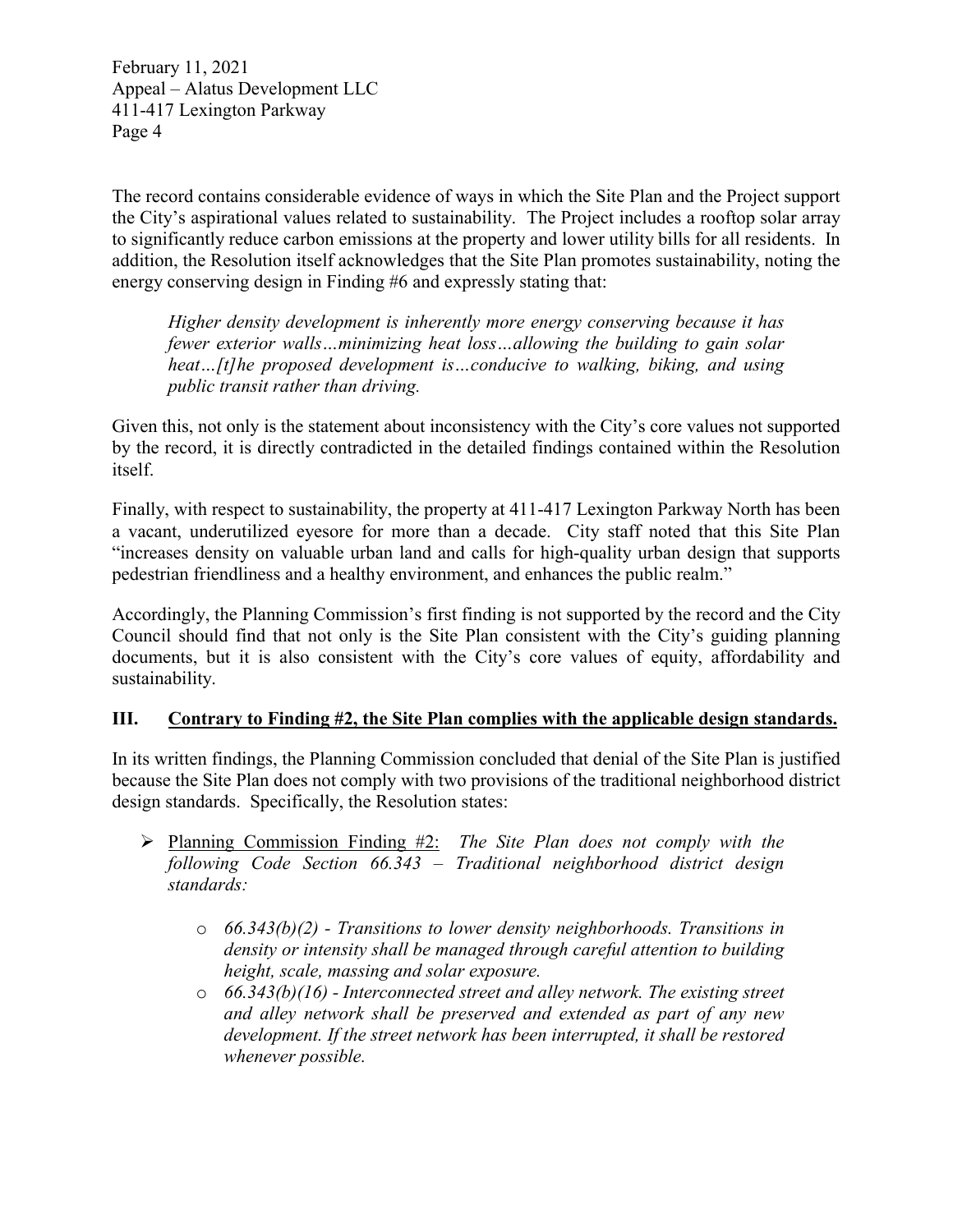> $\triangleright$  RESPONSE: The Site Plan complies with all applicable design standards. In focusing on these two (2) subsections of the Code provision governing design standards for traditional neighborhoods, the Planning Commission ignored the fact that (a) the Code provides for flexibility in compliance with these requirements where unique circumstances make compliance impractical or unreasonable; and (b) the Project complies with the specific design guidelines set forth in the Lexington Station Area Plan, which take precedence over the traditional neighborhood design guidelines.

Code Section 66.643 states:

"Site plans and other development proposals within traditional neighborhood districts shall be consistent with the applicable design standards unless the applicant can demonstrate that there are circumstances unique to the property that make compliance impractical or unreasonable. In cases where more specific design standards or guidelines have been developed as part of city council-approved master plans, small area plans, or other city-approved plans for specific sites, those shall take precedence." (emphasis added).

Importantly, Finding #2 is incorrect because there are circumstances unique to the property that make transition and restoration of roadways unreasonable. As noted in the Application materials, the site is bordered by a gas station, parking garage, four-lane road and a commercial area. Not only is a "gradual transition" in building height and mass unreasonable, it is simply impractical for this particular location given the surrounding land uses. Similarly, the preservation or restoration of the street network is unnecessary and impractical. Lexington Parkway North is a Ramsey County roadway and therefore, a potential continuation of the previous grid infrastructure is beyond the control of both the developer and the City.

In addition, the Site Plan is consistent with the design guidelines set forth in the Lexington Station Area Plan which takes precedence over the general design guidelines contained in the Code. The Lexington Station Area Plan includes contemplative design standards that are intended to promote flexibility and allow for subjective interpretation. Section 4.0 of the Lexington Station Area Plan promotes the inclusion of public art, the creation of active uses on the first floor and the display of large glass frontages. Importantly, the Plan warns that it should be "interpreted to support flexibility in the application of these guidelines in order to achieve transit-supportive or denser development…" (Lexington Station Area Plan, page 23). The Project is exactly the type of dense, active, transit-supportive development that the Plan seeks to promote. The Site Plan achieves the broad design guidelines that are articulated in the Plan by incorporating large glass, commercial locations on the first floor and the installation of locally commissioned, historically significant art work, estimated at \$150,000.

Despite the clear Code language regarding the precedence of the small area plan, the Finding adopted by the Planning Commission inappropriately focused on specific design standards for